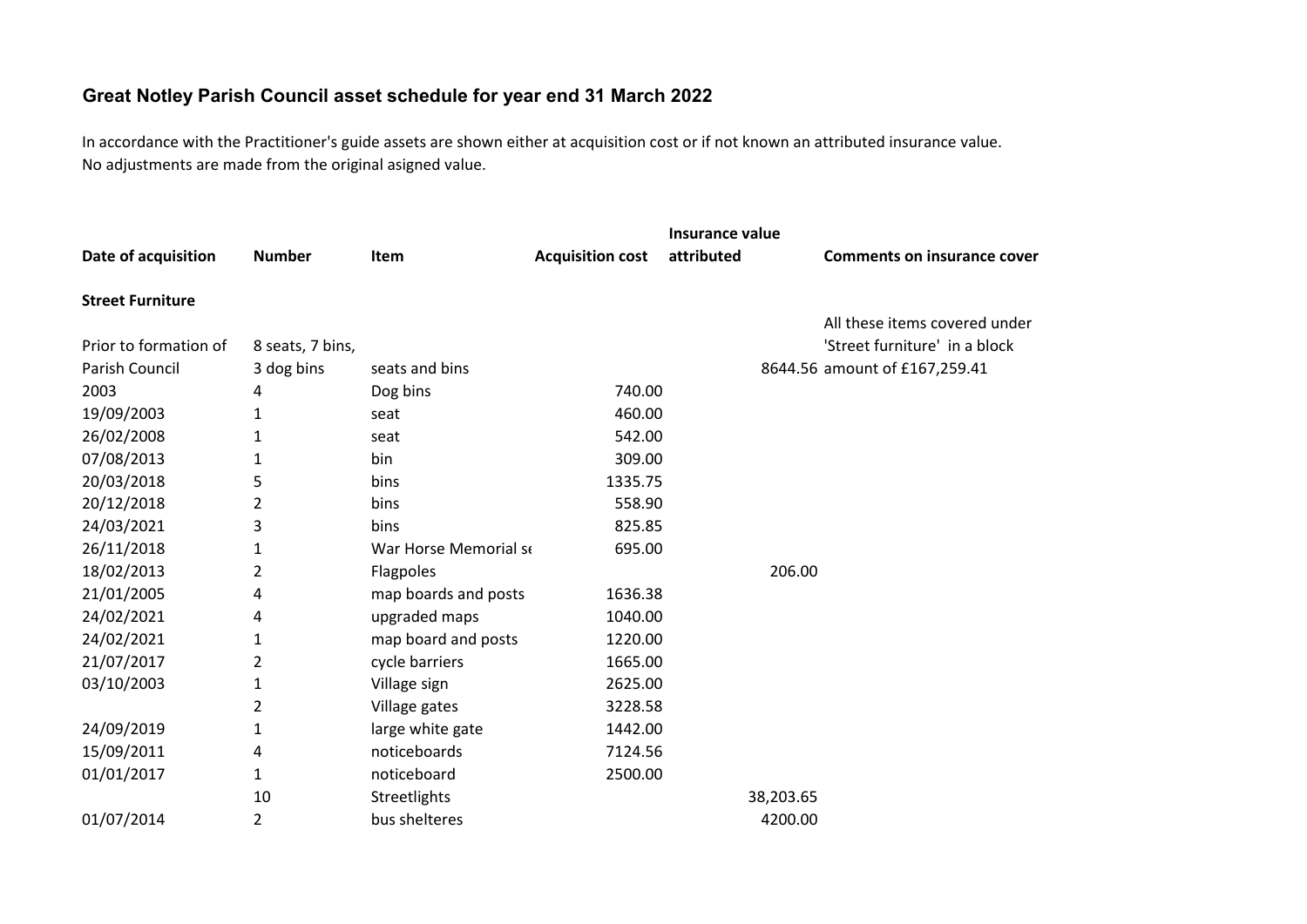| 20/02/2020                 |              | Mrs Hedges statue          |          | 50000.00 |                                   |
|----------------------------|--------------|----------------------------|----------|----------|-----------------------------------|
| 20/02/2020                 |              | pergola protecting         |          | 10000.00 |                                   |
| Play equipment             |              |                            |          |          |                                   |
|                            |              | Levens Way play            |          |          |                                   |
|                            |              | equipment of               |          |          |                                   |
|                            |              | mushrooms, climbing        |          |          | All play equipment covered for a  |
|                            |              | frame, baby swings,        |          |          | block amount of £101,616.33 and   |
|                            |              | turnstyle and              |          |          | there is an additional amount for |
| Prior to 2012              |              | multiplay                  |          |          | 25164.30 fencing of £7,631.53     |
| <b>Nov-12</b>              | $\mathbf{1}$ | Levens Way - seesaw sp     | 590.00   |          |                                   |
| <b>Nov-12</b>              | $\mathbf{1}$ | Levens Way - bike sprir    | 808.00   |          |                                   |
|                            |              | Levens Way - stepping      |          |          |                                   |
| <b>Nov-12</b>              |              | pods, tunnel               | 2846.00  |          |                                   |
| <b>Nov-13</b>              | 1            | Levens Way - junior slic   | 3094.00  |          |                                   |
| <b>Nov-13</b>              | $\mathbf{1}$ | Levens Way - seating in    | 1443.00  |          |                                   |
| <b>Nov-15</b>              | $\mathbf{1}$ | Levens Way - junior sw     | 1233.00  |          |                                   |
| 23/11/2017                 | $\mathbf{1}$ | Levens Way - roundabc      | 4028.00  |          |                                   |
| 24/01/2005                 | $\mathbf{1}$ | youth shelter on green     | 7649.00  |          |                                   |
|                            |              | The RAFT - Concrete        |          |          |                                   |
|                            |              | skate ramp, youth          |          |          |                                   |
|                            |              | shelter, new goal ends     |          |          |                                   |
| 22/04/2021                 |              | and basket ball hoop       | 60000.00 |          |                                   |
| Property                   |              |                            |          |          |                                   |
| Dec-12                     | $\mathbf{1}$ | <b>Storage Unit</b>        |          |          | 67,000.00 insured for £87,361.65  |
|                            |              | Land at bottom of          |          |          |                                   |
| 20/02/2020                 |              | <b>Great Notley Avenue</b> | 0        |          | under public liability cover      |
| <b>Tools and equipment</b> |              |                            |          |          |                                   |
|                            |              |                            |          |          | covered under general contents    |
| Jun-12                     | $\mathbf{1}$ | leaf blower                | 268.01   |          | of unit for £1,249.36             |